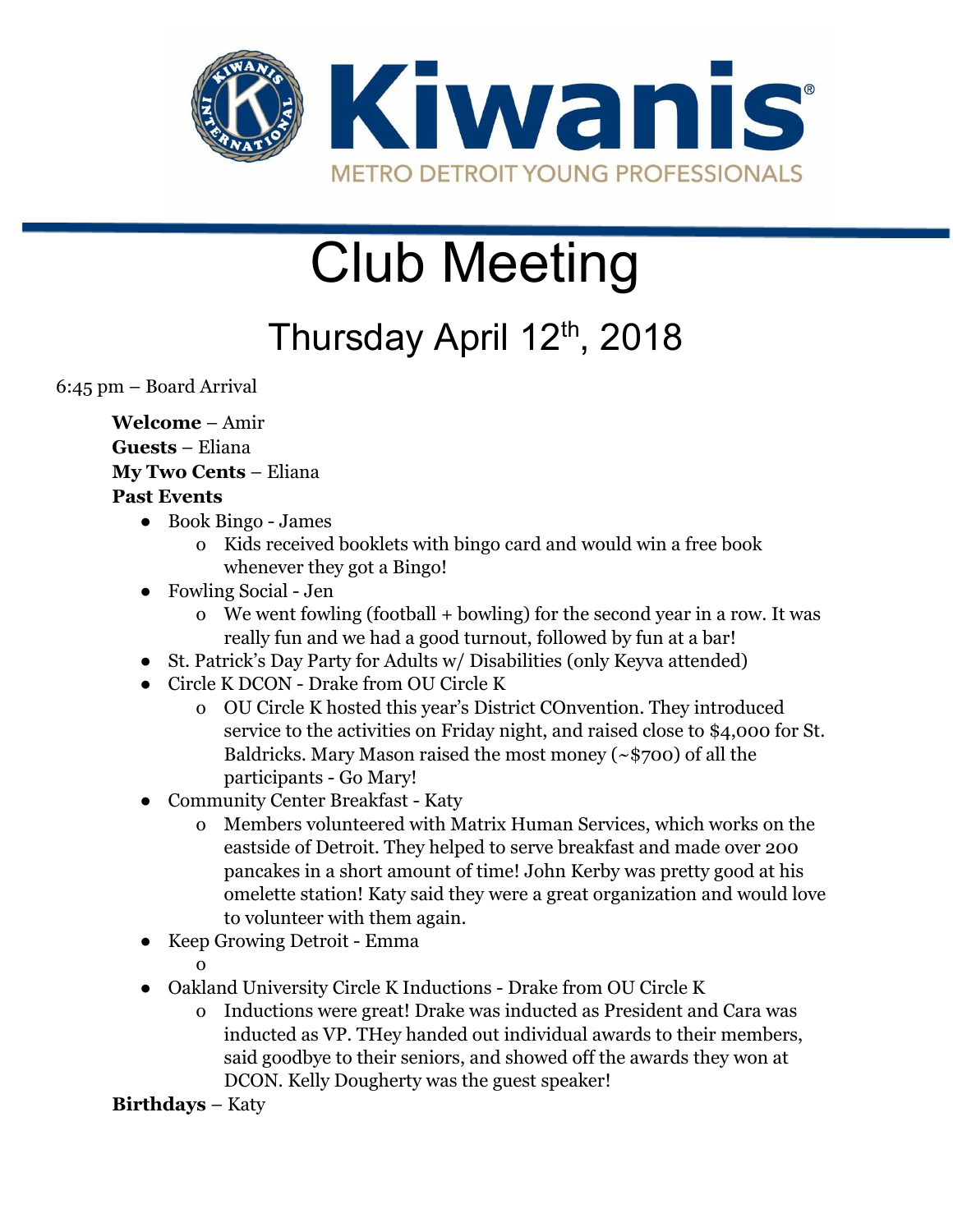Mary Mason - she last climbed a tree about two or three years ago while playing flashlight tag; Mary would love to go to Europe; and hates when people asks her what her major is.

**Guest Speaker** – Kristin Benton, Oakland Family Services

- Mission: Providing individuals and families the opportunity to build brighter futures.
- They have been open since 1921! They serve all of Oakland County and also serve children in other counties.
- Programs:
	- Prevention, *providing safe and secure homes for children* (foster care, foster care licensing, adoption, parent and parent-child interaction, early childhood development, GOALS)
	- Education: *providing the skills needed to ensure children enter school ready to succeed* (Children's Learning Center, Great Start Readiness Program (GSRP), Early Learning Communities)
	- Treatment: *offering caring, confidential, research-based therapy for all ages*
		- Day One: A Program of Oakland Family Services (Mental Health Counseling, Alcohol & Drug Treatment, Adolescent Substance Use Disorders, Project Recovery Intensive Services for Mothers (PRISM))
		- Specialized Services for Youth
- Oakland Family Services needs our help!
	- There is a lot of behind-the-scenes help needed (office work), also Adopt-A-Family for the holidays, parties for foster kids, summer camps for kids
- May 1, 2018: Building a Brighter Future Breakfast
	- At the Townsend Hotel in Birmingham
	- $\circ$  The CEO will be speaking, as well as clients
	- It is a free breakfast! One hour
- Working with children with developmental delays
- We are encouraged to connect with Oakland Family Services on social media

## **Board Nominations**

- The Kiwanis calendar year runs from October 1 September 30. Nominations are at this meeting and next, and elections will be held at our May meeting.
- Opening of the floor, Amir, seconded by Andre
- **● President**
	- Amir opens, Andre seconds
	- Stacey Buchanan nominated by James Edwards
		- Katy Tylus seconded
		- Stacey accepts
	- Amir closes, Andre seconds
- **● Immediate Past President**
- **● Vice President**
	- Amir opens, Andre seconds
	- Robert Allen nominated by David Willoughby
		- Andre seconds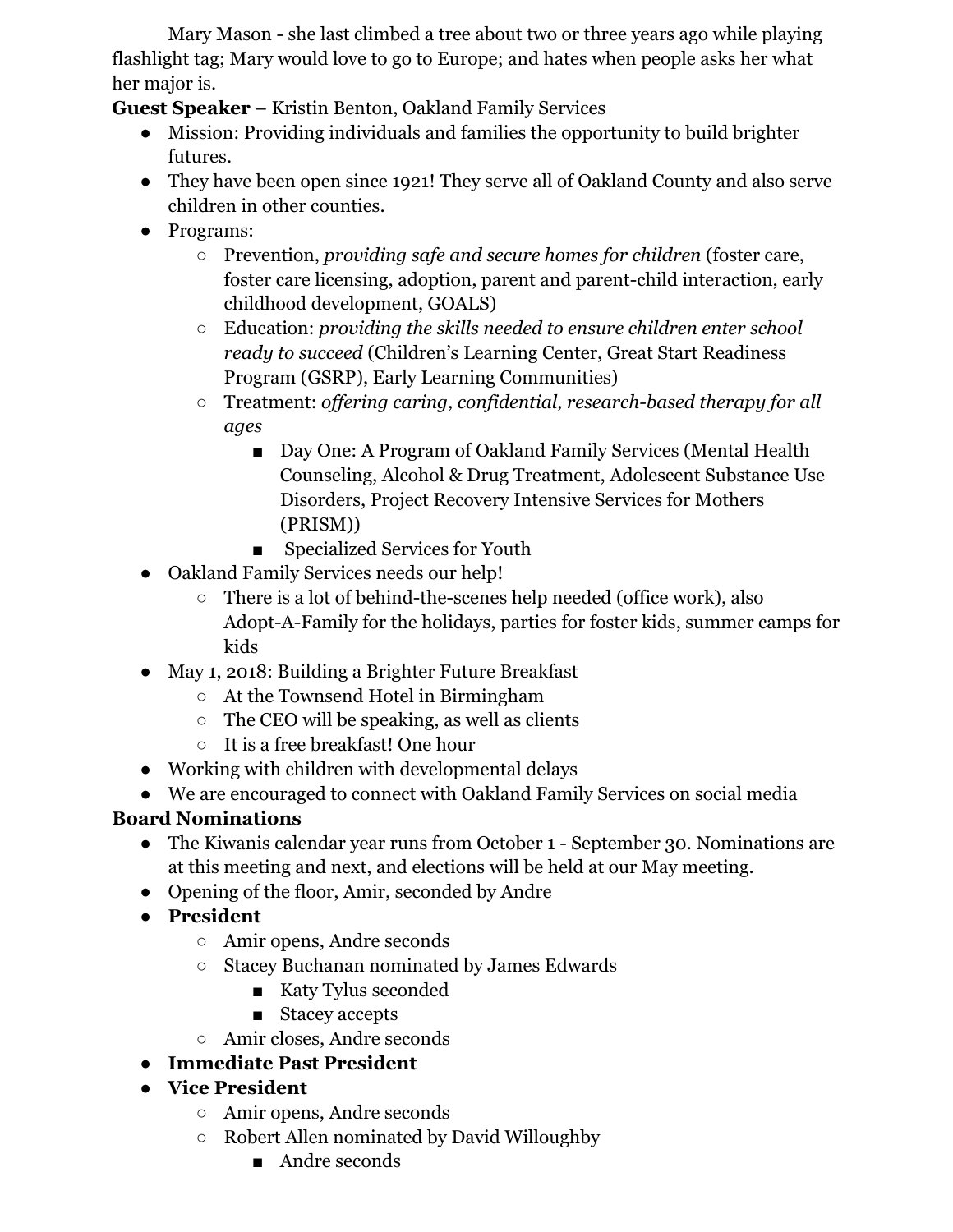- Robert accepts
- Andre closes, Stacey closes

#### **● Secretary/Treasurer**

- Opened by Amir, seconded by Katy
- Eliana Ungar nominated by Stacey Buchanan
	- Andre seconds
	- Eliana defers
- Katie Carbin nominated by James Edwards
	- Andre seconds
	- Katie defers
- Amir closes, Stacey seconds

### **● Service Director**

- Amir opens, seconded Andre
- James Edwards nominated by Stacey Buchanan
	- Second Katy Tylus
	- James accepts
- Amir closes, Jen seconds
- **● Social Director\*** *Open for nominations for interim social director, and for next year's social director*
	- **○ Interim**
		- Opens by Amir, seconded
		- Jen Mitchell nominated by Katie Carbin
			- Seconded by Kelly
			- Jen accepts
		- Closes Amir, Andre seconds
	- Next year
		- Jen Mitchell nominated by James
			- Seconded by Katy Tylus
			- Accepts
		- Closes by Amir, seconded Andre

## **● Development Director**

- Amir opens, Stacey seconds
	- Tedd McEachern nominated by James Edwards
		- Seconded by Andre
		- Tedd is not present, deferred to May meeting
	- Nikki McEachern nominated by Jen Mitchell
		- Seconded by Katy Tylus
		- Nikki is not present, deferred to May meeting
- Robert Buchanan closes, James seconds

#### **Board Update**

- Winter Wars Kelly
	- o Winters Wars was an initiative that split our club up into teams and encourage members to do service. The losing team must provide food at the potluck on April 26th at B. Nektar.
	- o Winning Team: Blue Team
- Little Free Library Kiley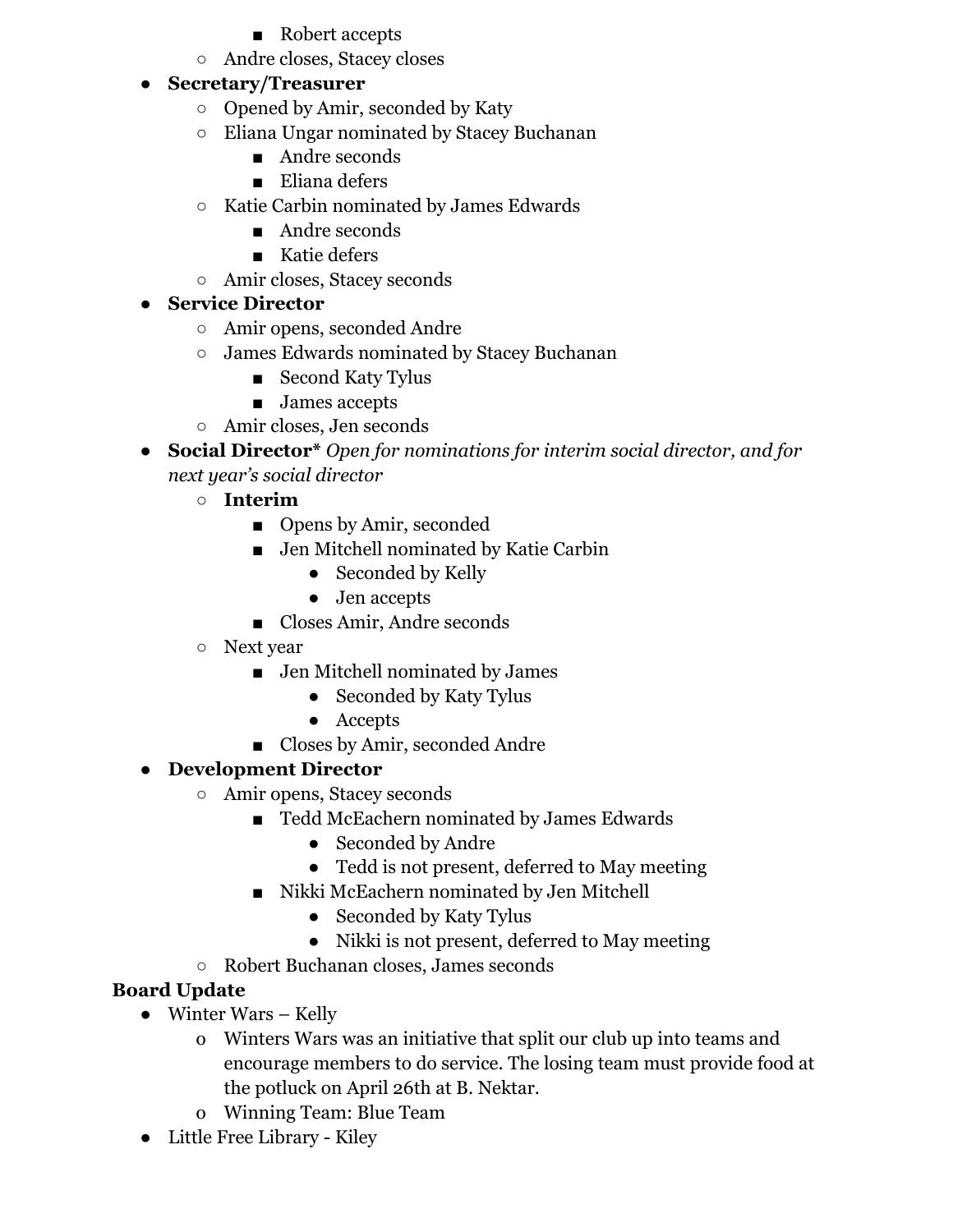- o The committee has been trying to find a location. The leading idea is to put in a park that we would adopt.
- o We are looking into buying one online, but if anyone has carpentry skills please let us know!
- Key Leader Student Sponsorship Kelly
	- o As a club, we put aside money to sponsor a student to Key Leader.
	- o Brian Anderson connected us with a student named Robert from Hamtramck. He is all registered and ready to go!
- Club "Business" Cards Amir
	- o We have club business cards! If you meet someone that you think would be interested in the club, give them a business card! We will be handing these out at the end of the meeting.
- Club Directory Amir
	- o This was distributed via e-mail to all dues-paid members. This is a way to create an easier way for members to communicate with each other. Amir will update over the weekend and send out a revision.

## **District Update** - Kelly

- Spring Divisional
	- o Kelly thanks the club for all of the hard work put into hosting Spring Divisional.
	- o Kelly has gotten some really great compliments from people in the district!
	- o Awards received: Outstanding Club, Salvation Army Bell Ringing, 2 Round Robins, Key Leader Sponsorship
- Division Council Meeting
	- o May 16th at 6:30 PM.
- ICON
	- o June 28th 30th in Las Vegas
	- o Early Bird Registration: \$150, ends on Sunday
- Foundation-District Joint Raffle
	- o Prize: \$5,000 Vacation Cash
	- o Tickets are being mailed to every Kiwanis Member
	- o Each ticket costs \$5
	- o \$4 goes to the District and the Foundation
	- o \$1 of each ticket sale goes to our club

#### **Upcoming Projects** – Please see our website for details about all of these great events!

- Rochester Soup Supper  $4/13$
- $\bullet$  O.A.T.S. Horse Therapy 4/14
	- o Bring waterproof shoes for this event!
- $\bullet$  JARC Bingo 4/17
- Earth Day at EarthWorks Farm  $-4/21$
- Winter Wars Potluck  $4/26$
- Roadside Clean-up  $-4/28$
- Euchre Fundraiser  $4/28$
- Metro North Troy Kiwanis Prayer Dinner  $5/1$
- Vista Maria Celebrating Women event  $5/3$
- Red Cross "Sound the Alarm" Event  $-5/5$
- Utica Shelby Kiwanis 5K Pennant Race 5/6